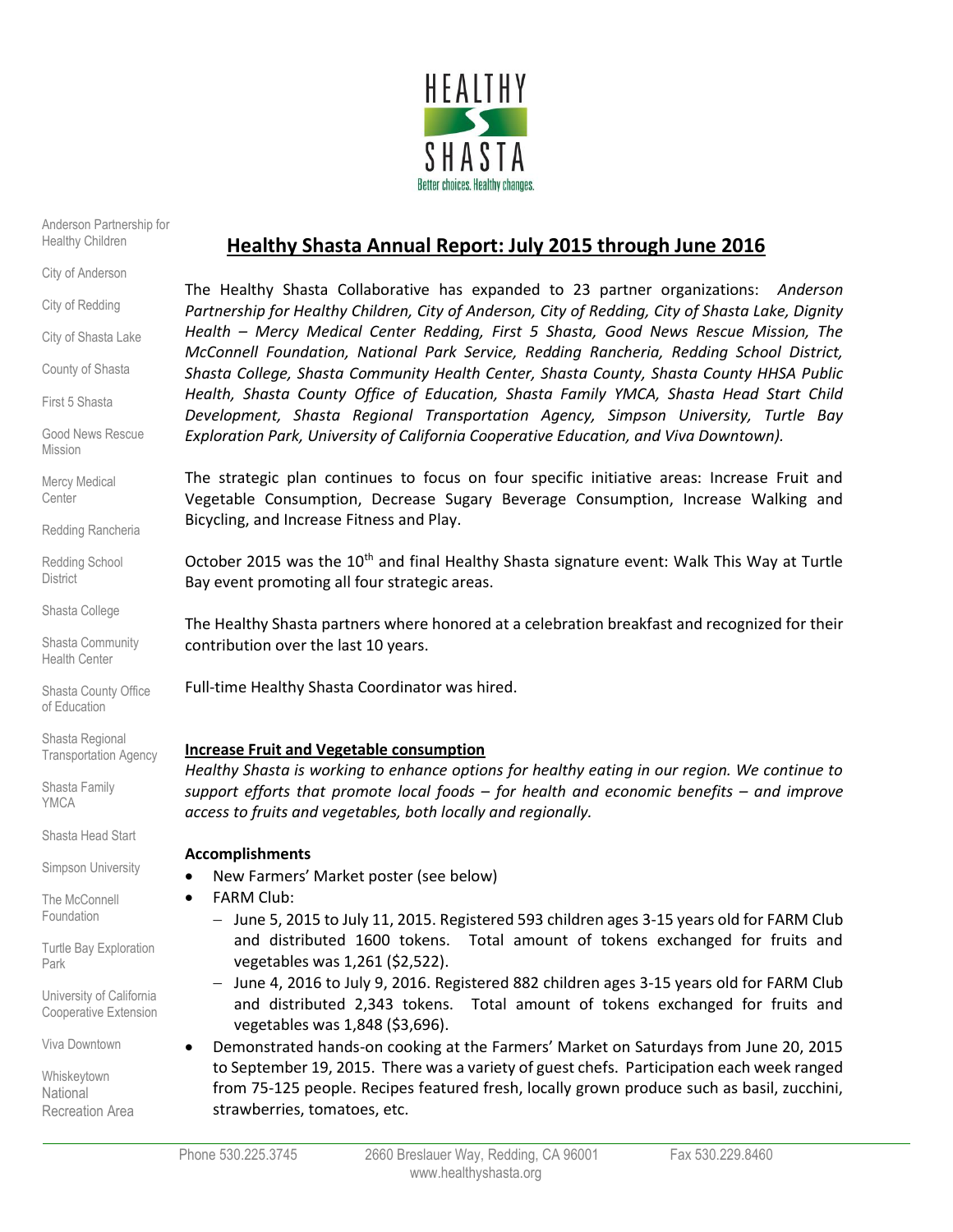

Anderson Partnership for Healthy Children

City of Anderson

City of Redding

City of Shasta Lake

County of Shasta

First 5 Shasta

Good News Rescue Mission

Mercy Medical **Center** 

Redding Rancheria

Redding School **District** 

Shasta College

Shasta Community Health Center

Shasta County Office of Education

Shasta Regional Transportation Agency

Shasta Family YMCA

Shasta Head Start Simpson University

The McConnell Foundation

Turtle Bay Exploration Park

University of California Cooperative Extension

Viva Downtown

Whiskeytown **National** Recreation Area

- Healthy cooking demonstration at Carrillo's Market in Redding
- Healthy cooking demonstration at Sentry Market for National Nutrition Month and retail collaborative
- Participated in UC ANR workshop on Fostering Partnerships: Supporting Healthful Food Procurement for the Charitable Food Network
- Lean and Green in Redding and in Anderson to promote nutrition and physical activity
- Participated in UC ANR workshop on Fostering Partnerships: Supporting Healthful Food Procurement for the Charitable Food Network
- Provide support, such as Healthy Shasta branding to Shop Healthy Shasta Lake community collaborative
- Gardening promotional events with healthy cooking demonstration
- Promote National Nutrition Month on radio and provided DJ with a healthy breakfast
- Collaborations with Shasta Community Health Center and Shasta Senior Nutrition Program to promote healthier food and beverage options at their worksites
- Participated in health fairs including Employee Appreciation (provided education and incentives to increase eating more fruits and vegetables: peelers, strainers, cutting boards, etc. and Redding Rancheria Health Fair, where we used the Bike Blender to increase awareness about consuming more fruits and vegetables



# **Reduce Sugary Beverage consumption**

# **Accomplishments**

- Promoted "Fit Pick" for healthy vending to reduce sugary beverages
- Provide Healthy Shasta branding to Shop Healthy Shasta Lake community collaborative
- Collected data (such as at Multicultural Fair in Shasta Lake) regarding community retail experiences regarding healthy purchases
- Promote healthier food and beverage options at Shasta Community Health Center and Shasta Senior Nutrition Program worksites
- Presentation to community group about Healthy Shasta including "Rethink Your Drink"
- Promoted Rethink Your Drink message at Shasta County Employee Appreciation luncheon

*Water bottle filling stations purchased and installed earlier in 2015 (previous fiscal year)*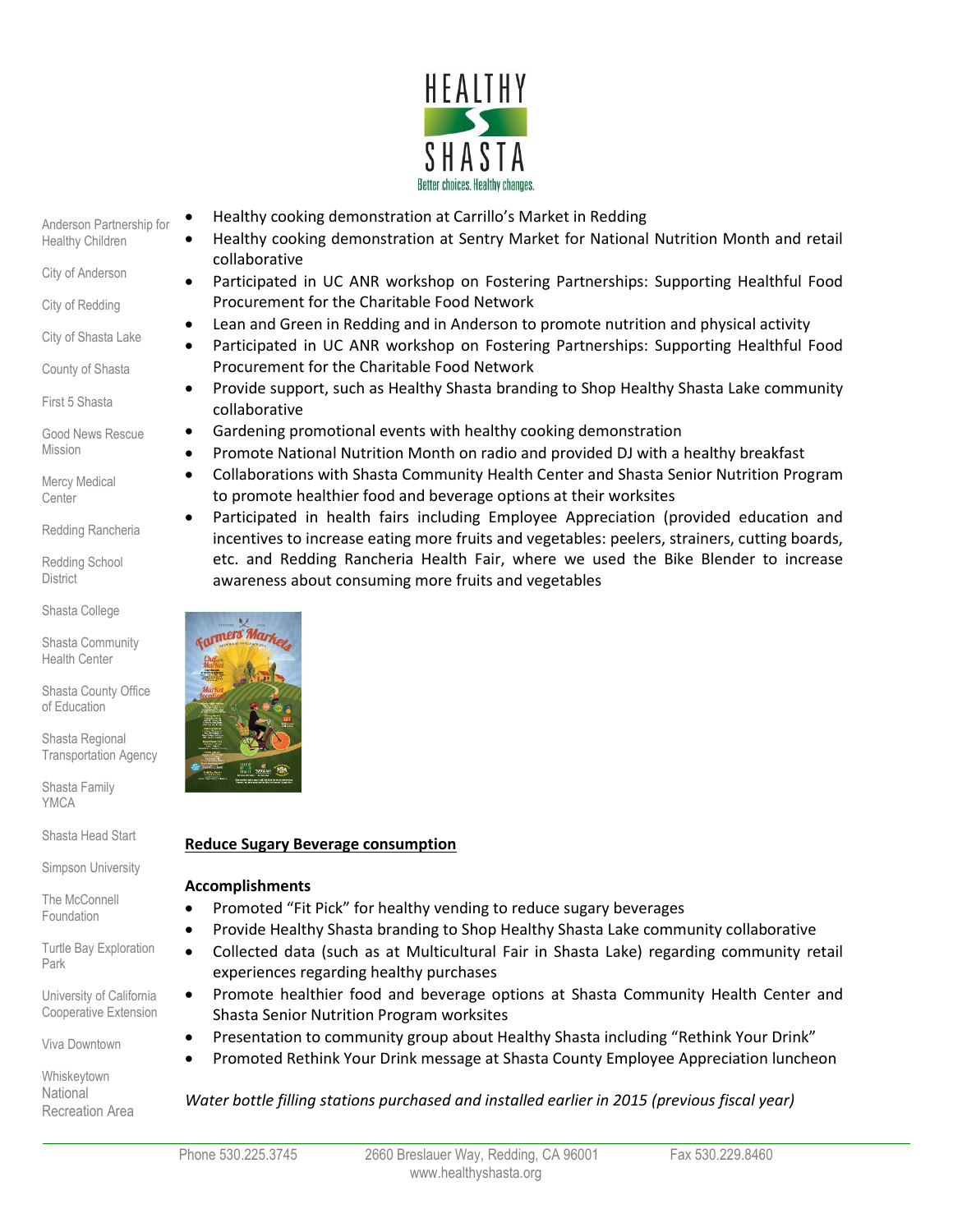

| Anderson Partnership for<br>Healthy Children    | <b>Increase Walking and Bicycling</b>                                                                                                                                                                                                                                                                                                                                                                      |  |  |
|-------------------------------------------------|------------------------------------------------------------------------------------------------------------------------------------------------------------------------------------------------------------------------------------------------------------------------------------------------------------------------------------------------------------------------------------------------------------|--|--|
| City of Anderson                                | Collaborated with Viva Downtown and local cities to increase bicycle parking (by purchasing                                                                                                                                                                                                                                                                                                                |  |  |
| City of Redding                                 | bicycle racks for local cities and partners who installed them. This includes<br>purchasing/installing them in eastern Shasta County for the first time.<br>Pilot tested crowdsourcing GIS data to map bicycle parking (data collection in progress)<br>٠<br>Trail and Bikeway Gap Analysis - a coordinated effort between Healthy Shasta and the<br>٠<br>Lifetime of Wellness Communities in Action grant |  |  |
| City of Shasta Lake                             |                                                                                                                                                                                                                                                                                                                                                                                                            |  |  |
| County of Shasta                                |                                                                                                                                                                                                                                                                                                                                                                                                            |  |  |
| First 5 Shasta                                  | Hosted focus groups related to Downtown Circulation Plan to assist with public input<br>٠                                                                                                                                                                                                                                                                                                                  |  |  |
| Good News Rescue<br><b>Mission</b>              | Bicycle and pedestrian counts<br>٠<br>Redding Rancheria Health Fair - Bike Blender increase bicycling awareness (and fun!)<br>$\bullet$                                                                                                                                                                                                                                                                    |  |  |
| Mercy Medical                                   | Take a Kid Mountain Biking Day<br>$\bullet$                                                                                                                                                                                                                                                                                                                                                                |  |  |
| Center                                          | Letters of support to SRTA regarding infrastructure changes for safer walking and bicycling<br>٠<br>Walk Audits with City of Redding<br>$\bullet$                                                                                                                                                                                                                                                          |  |  |
| Redding Rancheria                               | Safe Routes to School (SRTS)<br>$\bullet$                                                                                                                                                                                                                                                                                                                                                                  |  |  |
| Redding School<br>District                      | Walk to School Day: 15 schools and 1735 participants<br>Bike to School Day: 19 schools and 700 participants<br>$\qquad \qquad -$                                                                                                                                                                                                                                                                           |  |  |
| Shasta College                                  | Facilitated and helped coordinate 6 bike safety courses/<br>$\qquad \qquad -$                                                                                                                                                                                                                                                                                                                              |  |  |
| Shasta Community<br><b>Health Center</b>        | Provided bike safety education at 6 schools and at two community events (Kidical Mass<br>$\qquad \qquad -$<br>and Anderson Stroll)<br>Updated and reprinted Bike Redding Map (3000 copies).<br>$\qquad \qquad -$                                                                                                                                                                                           |  |  |
| Shasta County Office<br>of Education            | Used updated Bike Redding Maps for $6th$ graders at schools to teach bicycle<br>$\qquad \qquad -$<br>safety/mapping exercise                                                                                                                                                                                                                                                                               |  |  |
| Shasta Regional<br><b>Transportation Agency</b> | Encouraged high schools to participate in the bike challenge. One new school,<br>Enterprise High, joined the challenge. Shasta High and Anderson New Tech also<br>participated                                                                                                                                                                                                                             |  |  |
| Shasta Family<br><b>YMCA</b>                    | <b>Bike Month and Bike Challenge</b><br>٠                                                                                                                                                                                                                                                                                                                                                                  |  |  |
|                                                 | 460 local riders from May 1, 2016 to May 21, 2016                                                                                                                                                                                                                                                                                                                                                          |  |  |
| Shasta Head Start                               | Bicycled enough miles to loop around the world nearly 2.5 times (60,463 miles)<br>$\qquad \qquad \longleftarrow$                                                                                                                                                                                                                                                                                           |  |  |
| Simpson University                              | On average, 171 cyclists a day took to the streets and trails in our community<br>$\qquad \qquad -$<br>Shasta County ranked top five on the National Bike Challenge during the 21-day local                                                                                                                                                                                                                |  |  |
| The McConnell<br>Foundation                     | challenge.<br>The average rider mileage per day was 16.8 miles.                                                                                                                                                                                                                                                                                                                                            |  |  |
| Turtle Bay Exploration<br>Park                  | Top performing teams in the 2016 Shasta Bike Challenge included:<br>Top overall workplaces- Cal Fire Smoke Chasers, City of Redding, Shasta Regional                                                                                                                                                                                                                                                       |  |  |
| University of California                        | <b>Medical Center</b>                                                                                                                                                                                                                                                                                                                                                                                      |  |  |
| Cooperative Extension                           | Top schools- Shasta High School, Anderson New Tech, and Redding School of Arts                                                                                                                                                                                                                                                                                                                             |  |  |
| Viva Downtown                                   | Outstanding Performance- City of Redding, Shasta Regional Medical Center, and<br>Caltrans                                                                                                                                                                                                                                                                                                                  |  |  |
| Whiskeytown<br>National<br>Recreation Area      | Top team (non-workplace, non-school) - Shasta Wheelmen                                                                                                                                                                                                                                                                                                                                                     |  |  |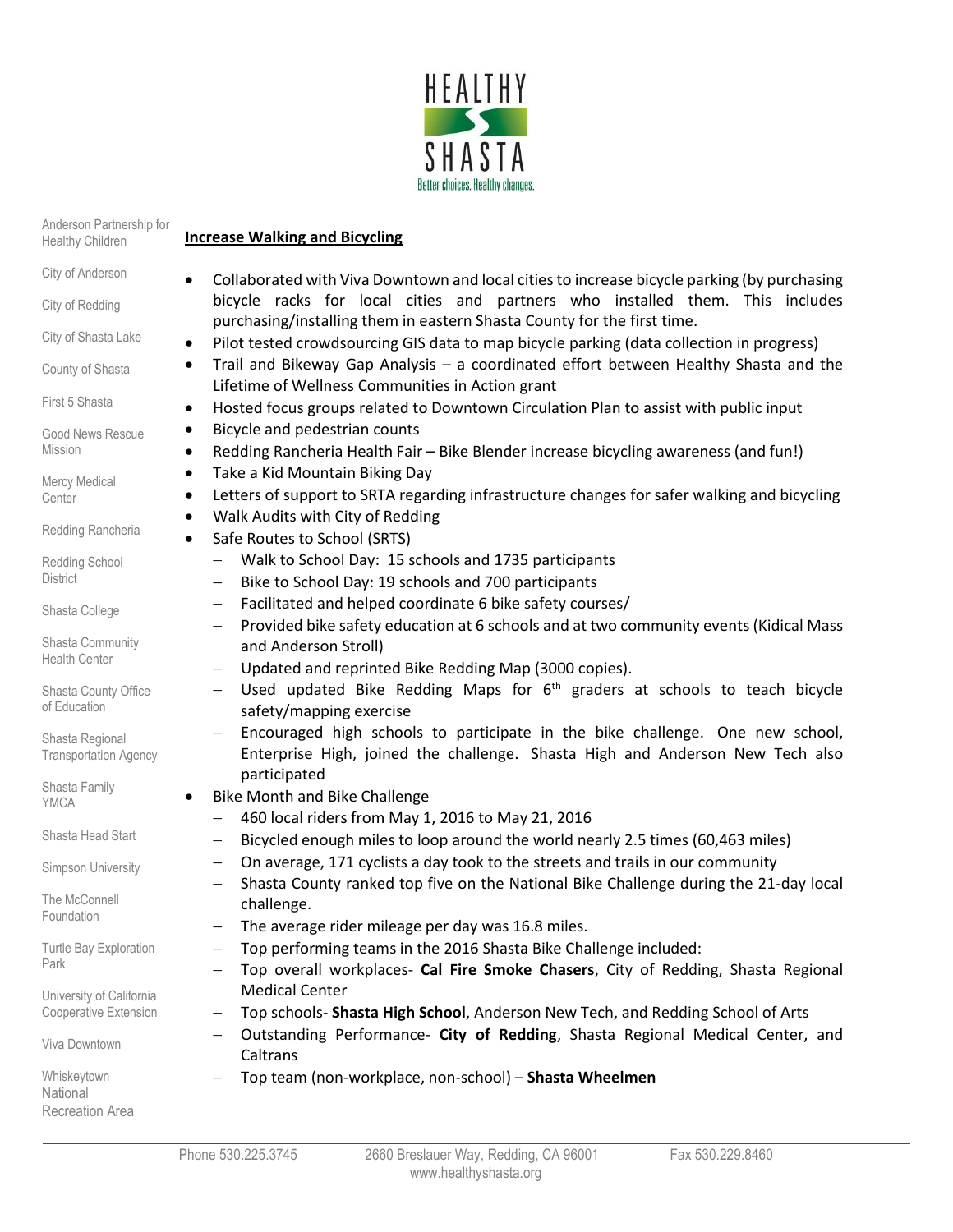

#### Anderson Partnership for Healthy Children

City of Anderson

City of Redding

City of Shasta Lake

County of Shasta

First 5 Shasta

Good News Rescue Mission

Mercy Medical **Center** 

Redding Rancheria

Redding School **District** 

Shasta College

Shasta Community Health Center

Shasta County Office of Education

Shasta Regional Transportation Agency

Shasta Family YMCA

Shasta Head Start

Simpson University

The McConnell Foundation

Turtle Bay Exploration Park

University of California Cooperative Extension

Viva Downtown

Whiskeytown **National** Recreation Area "I had not ridden my bike in over 20 years and after hearing about the Shasta Bike Challenge, I was motivated to start riding again. I started the challenge off by commuting to and from work a few times a week, along with some recreational rides on the weekends with my daughter. Since riding, I have lost over 12 pounds and I have started eating healthier," said Ron Col Jr., a first time participant in the Shasta Bike Challenge.

*Shasta Bike Month & Challenge is a collaboration with Healthy Shasta, Shasta Wheelmen, Shasta Safe Routes to School, Redding Electric Utility (REU), Owens Healthcare, Shasta Living Streets, Caltrans District 2, Redding Area Bus Authority (RABA), City of Redding, Chain Gang, Enjoy Magazine, First 5 Shasta, Sports LTD, The Bike Shop, Trails & Bikeways Council of Greater Redding, Turtle Bay Exploration Park, Village Cycle, Shasta County HHSA-Public Health, Shasta Rock Club, The Harvest Company, Rare Air Trampoline.*

#### **Increase Fitness and Play**

# **Accomplishments**

- Provided health related information on physical activity and nutrition to City of Shasta Lake for their General Plan.
- Distributed incentives with *Go Outside and Play* logos (stickers, water bottles, backpacks, Frisbees, bracelets, grocery bags, t-shirts) at community events.
- Supported Lean and Green in Redding and Anderson to promote nutrition, healthy eating and physical activity
- Sponsored CASA Superhero Run, encouraging people to Go Outside and Play
- Worksite Wellness Health Works workgroup provided the following:
	- Anderson New Tech- Purchased a stationary bike and total body gym for a "Staff Wellness Zone". April 2016
	- Shasta Community Health Center- Purchased Exercise Equipment (Resistance bands, Swiss balls, etc.) and materials (stretching poster, exercise poster, etc.) for a Pop-up Gym for employees. June 2016